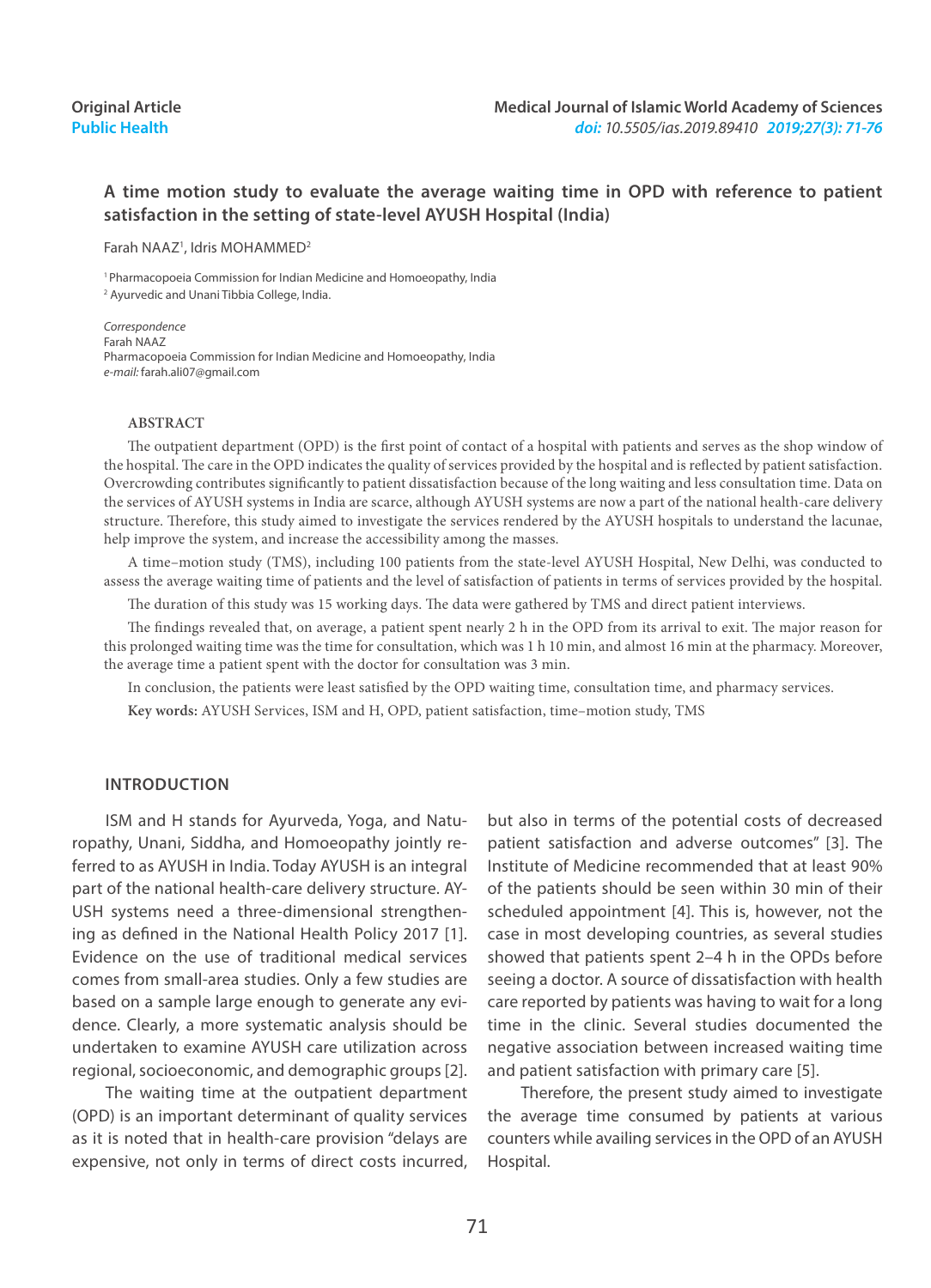## **Materials and Methods**

### **Study area**

This study was carried out in the OPD of Ayurvedic and Unani Tibbia College and Hospital Block, run by the Government of National Capital Territory (NCT), Delhi, located at Karol Bagh, New Delhi (India). It is one of the four AYUSH Hospitals run by the state government in Delhi. The Ayurvedic and Unani Tibbia College and Hospital has a bed capacity of 200 beds that attends to more than 100,000 outpatients in a year. The hospital also has an attached 50-bedded maternity center. It has six departments/OPDs in Ayurvedic medicine, six departments/OPDs in Unani medicine, one OPD for homeopathy medicine, and one OPD for the Sidhha system of medicine. The hospital has a fully established pathology laboratory and a radiology department.

## **Study population**

The study population included all patients seeking care at the OPD of Ayurvedic and Unani Tibbia College and Hospital.

### **Study design**

A descriptive cross-sectional study was conducted in April–May, 2018, on patients seeking treatment in the state-level AYUSH Hospital of Delhi.

### **Methods**

Using a convenient sampling technique, about 100 patients were selected for the time–motion study (TMS) and then interviewed using a pretested semistructured questionnaire to collect data regarding patient satisfaction. Data entry and analysis were done using Microsoft Excel 2010. Percentages and proportions were calculated for descriptive statistics. For TMS, time was noted with the help of a digital stopwatch and detected at each and every station by an observer with the help of the same watch. The time difference was calculated and analyzed for every station.

### **Observations and results**

Most of the study population (35%) belonged to the 31- to 40-year age group; of these, 56% were male. The maximum percentage (33%) of the study population had a monthly income between 10,001 and 20,000 INR. Most of the study population (34%)

Medical Journal of Islamic World Academy of Sciences 2019; 27(3): 71-76

completed primary education, and 26% were self-employed (Table 1). The utilization of services by patients attending the state-level AYUSH Hospital was also investigated. The maximum number of patients opted for Ayurvedic treatment (44%) followed by Unani medicine, which was sought by 38% of patients. Ho-

Table 1 Distribution of respondents according to sociodemographic characteristics (*n* = 100)

| Sociodemographic characteristic                    | Percentage (%) |
|----------------------------------------------------|----------------|
| Age (in year)                                      |                |
| $18 - 20$                                          | 13             |
| $21 - 30$                                          | 23             |
| $31 - 40$                                          | 35             |
| $41 - 50$                                          | 13             |
| $51 - 60$                                          | 11             |
| $+61$                                              | 5              |
| Sex                                                |                |
| Male                                               | 56             |
| Female                                             | 44             |
| Marital status                                     |                |
| Single                                             | 23             |
| Married                                            | 63             |
| Widowed/Separated                                  | 14             |
| Education                                          |                |
| Illiterate                                         | 9              |
| Primary                                            | 34             |
| Secondary                                          | 16             |
| High school                                        | 28             |
| Graduate or above                                  | 13             |
| Occupation                                         |                |
| Unemployed                                         | $\mathbf 0$    |
| Government employed                                | 3              |
| Non-government employed/                           |                |
| Self-employed                                      | 25             |
| Labor                                              | 33             |
| Student                                            | 13             |
| Housewife                                          | 26             |
| Income                                             |                |
| (Avg. monthly income of head of the family in INR) |                |
| Above 100,000                                      | $\overline{0}$ |
| 50,001-100,000                                     | 0              |
| 20,001-50,000                                      | 7              |
| 10,001-20,000                                      | 33             |
| 7501-10,000                                        | 31             |
| 5001-7500                                          | 19             |
| Up to 5000                                         | 10             |
|                                                    |                |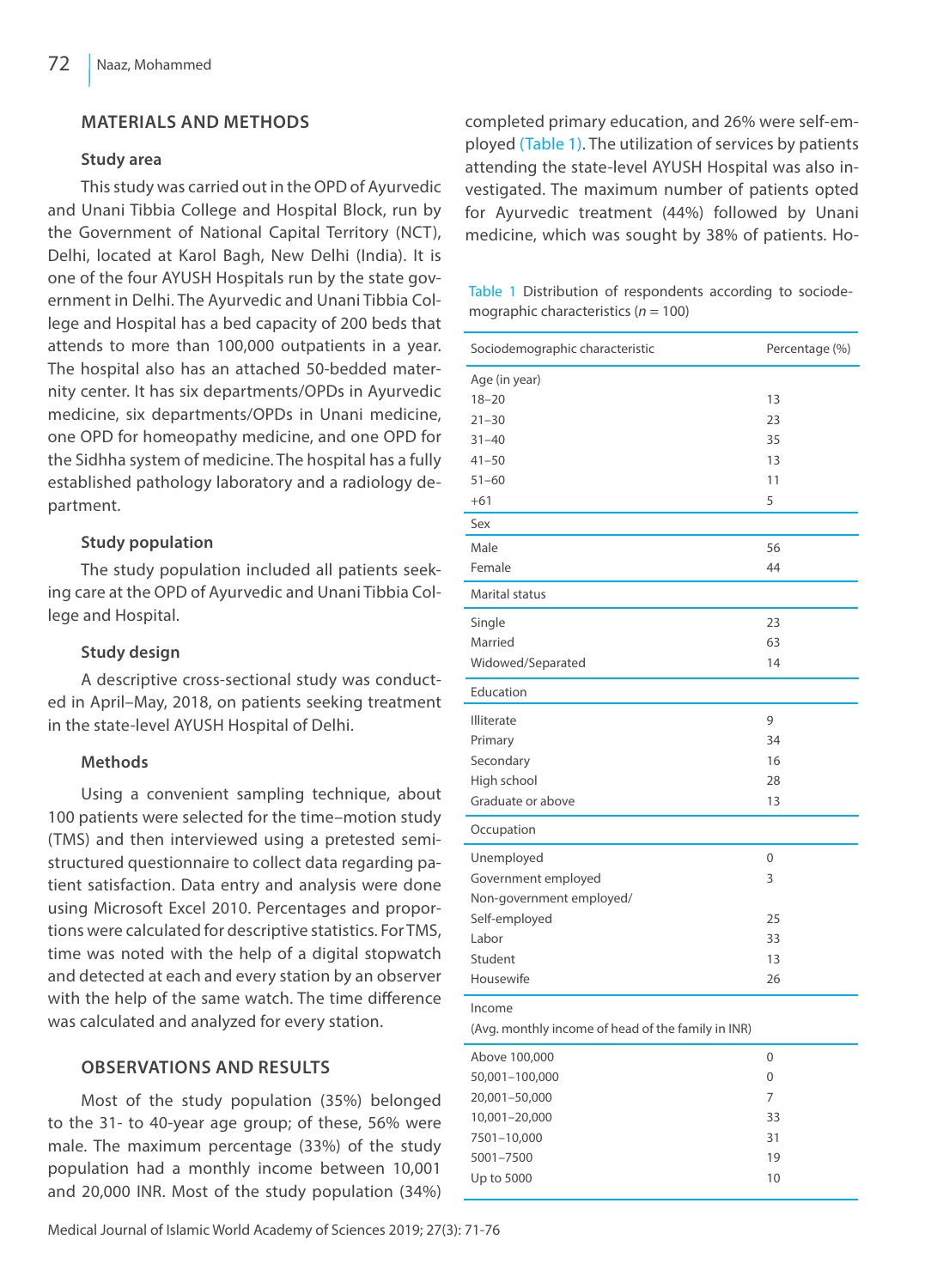

Figure 1 Distribution of respondents according to the AYUSH service utilization ( $n = 100$ ).

meopathy medicine was the choice of 13% of patients, followed by 5% of patients opting for Siddha medicine (Figure 1). The mean waiting time at the registration counter for the process of registration and obtaining OPD slip was calculated to be 10 min 36 s. The mean waiting time at OPD waiting lounge from arrival to entry in OPD for consultation was calculated to be 1 h 10 min 38 s, whereas the mean time for OPD consultation, that is, the time given by doctors to each patient was calculated to be 3 min 22 s only. On average, a patient spent about 16 min 43 s in the pathology lab and 23 min 37 s in the radiology department. However, the average time consumed by each patient at the pharmacy counter was 13 min 53 s. On average, a patient spent 2 h 17 min 29 s from his/her arrival in the hospital to exit from the OPD (Table 2 and Figure 2).

When the patients were asked about their experience at the registration counter, only 13% replied "poor," whereas when asked to give feedback on time consumed in the queue at the registration counter, maximum number (47%) of patients responded "normal," 8% patients said it was unbearable to stand in

|  |  | Table 2 Study of time required in different point of channelization process to access the OPD services ( $n = 100$ ) |  |
|--|--|----------------------------------------------------------------------------------------------------------------------|--|
|--|--|----------------------------------------------------------------------------------------------------------------------|--|

| Channelization point                                                         | Average time (h:min:s) |
|------------------------------------------------------------------------------|------------------------|
| Registration counter                                                         | 0:10:36                |
| <b>OPD</b>                                                                   | 1:10:38                |
| Consultation room                                                            | 0:3:22                 |
| Pathology lab                                                                | 0:16:43                |
| Radiology lab                                                                | 0:23:37                |
| Pharmacy                                                                     | 0:13:53                |
| Total overall mean time required to get OPD services after joining the queue | 2:17:29                |





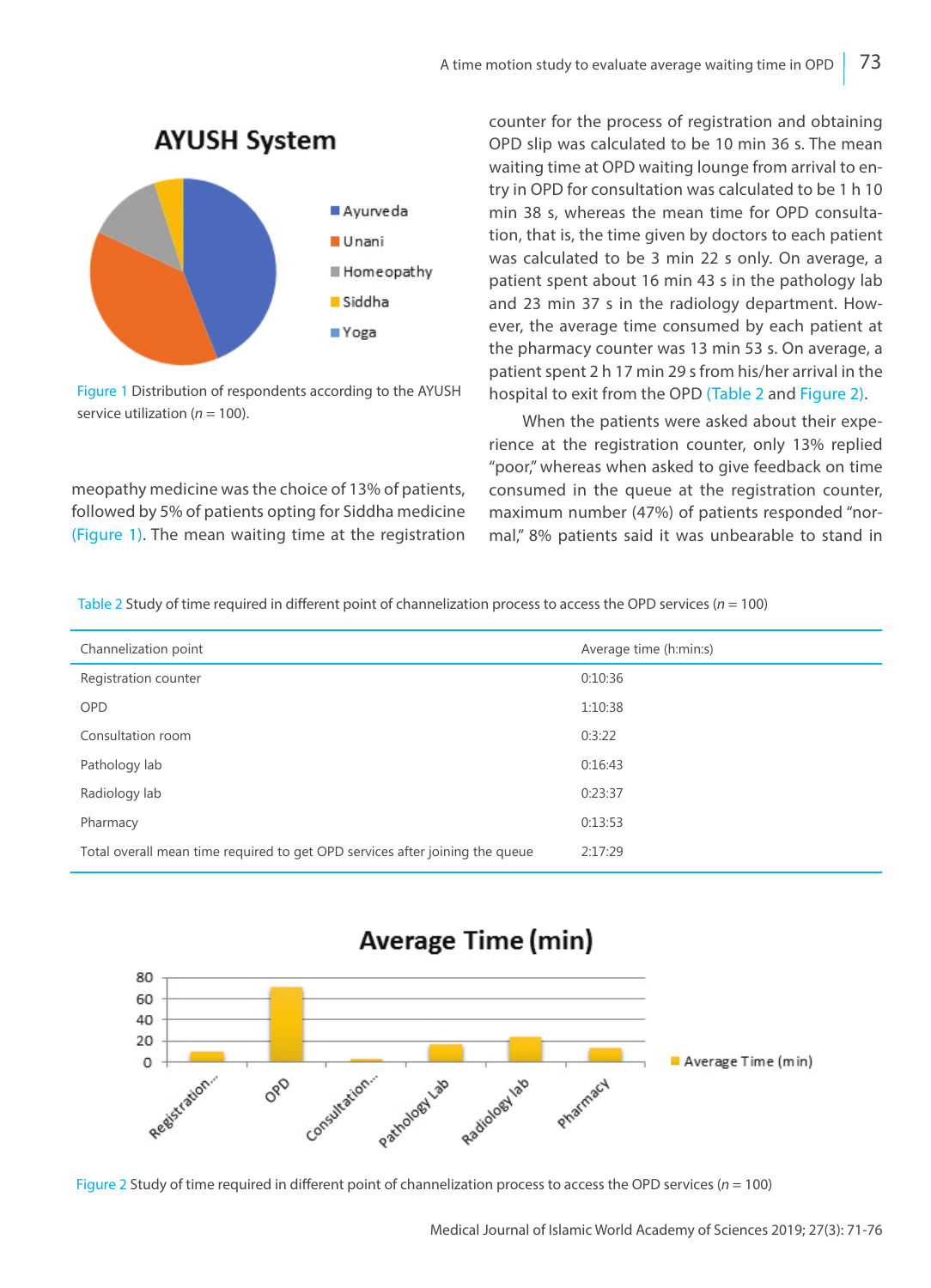the queue, and none said it was fast. When patients were asked to give their response on the waiting time in the OPD, the maximum number (40%) of patients said it was very slow, 28% replied "slow," 17% replied "unbearable," and only 15% replied "normal." In contrast, when patients were asked to give their response about the time given by the doctor for consultation in the OPD, the maximum number (37%) of patients replied normal, 29% replied sufficient, 17% replied less, and 13% replied very less. When asked about the waiting time in the pharmacy, only 9% of patients said that it was very less and 22% agreed that sufficient time was given by pharmacists to explain the medicines and dosage. Patients replied that the waiting time in the pathology lab and radiology lab was normal according to their perception. When patients were asked to give their feedback about their experience on the overall waiting time in getting OPD services at the hospital, the maximum number (49%) of patients said that it was good, 24% replied very good, 7% replied excellent, and 20% replied poor or very poor (Table 3).

| S.<br>No.      | Ouestion                                                                                                                                                       | Response ( $n = 100$ ) |          |        |            |                         |
|----------------|----------------------------------------------------------------------------------------------------------------------------------------------------------------|------------------------|----------|--------|------------|-------------------------|
| 1              | How was your experience in the queue at the registration<br>counter?                                                                                           | Very poor              | Poor     | Good   | Very good  | Excellent               |
|                |                                                                                                                                                                | $\Omega$               | 13       | 41     | 27         | 19                      |
| 2              | How was the time taken in registration queue?                                                                                                                  | Very quick             | Normal   | Slow   | Very slow  | Unbearable              |
|                |                                                                                                                                                                | $\Omega$               | 47       | 27     | 19         | $\overline{7}$          |
| 3              | How was the queue at Registration counter?                                                                                                                     | Fast                   | Normal   | Slow   | Very slow  | Unbearable              |
|                |                                                                                                                                                                | $\Omega$               | 46       | 27     | 19         | 8                       |
| 4              | How was your experience regarding time taken during waiting<br>at OPD?                                                                                         | Quick                  | Normal   | Slow   | Very slow  | Unbearable              |
|                |                                                                                                                                                                | $\Omega$               | 15       | 28     | 40         | 17                      |
| 5              | How was the turn of OPD consultation?                                                                                                                          | Quick                  | Normal   | Slow   | Very slow  | Unbearable              |
|                |                                                                                                                                                                | $\Omega$               | 17       | 26     | 39         | 18                      |
| 6              | How much time for consultation by the doctor has been given?                                                                                                   | Very less              | less     | Normal | Sufficient | More than<br>Sufficient |
|                |                                                                                                                                                                | 13                     | 17       | 37     | 29         | $\overline{4}$          |
| $\overline{7}$ | How much time was consumed at the pharmacy counter?                                                                                                            | Very less              | less     | Normal | Much       | Very much               |
|                |                                                                                                                                                                | 9                      | 14       | 43     | 19         | 15                      |
| 8              | How much time was given by the pharmacist to explain dose<br>and method of drug intake?                                                                        | Very less              | less     | Normal | Sufficient | More than<br>sufficient |
|                |                                                                                                                                                                | 34                     | 22       | 28     | 16         | $\Omega$                |
|                | Whether any pathological investigation was advised to you by<br>the consulting doctor? If yes, how was your experience in the<br>lab in terms of waiting time? | Very less              | less     | Normal | Much       | Very much               |
| 9              |                                                                                                                                                                | $\Omega$               | 15       | 45     | 22         | 18                      |
|                | Whether any x-ray was advised to you by the consulting<br>doctor? If yes, how was your experience in the x-ray<br>department in terms of waiting time?         | Very less              | less     | Normal | Much       | Very Much               |
| 10             |                                                                                                                                                                | $\Omega$               | $\Omega$ | 69     | 20         | 11                      |
|                | How was your overall experience in the hospital in terms of<br>waiting time at various places since your arrival?                                              | Very poor              | Poor     | Good   | Very good  | Excellent               |
| 11             |                                                                                                                                                                | 5                      | 15       | 49     | 24         | $\overline{7}$          |

Table 3 Study of patient satisfaction by feedback questionnaire/exit interview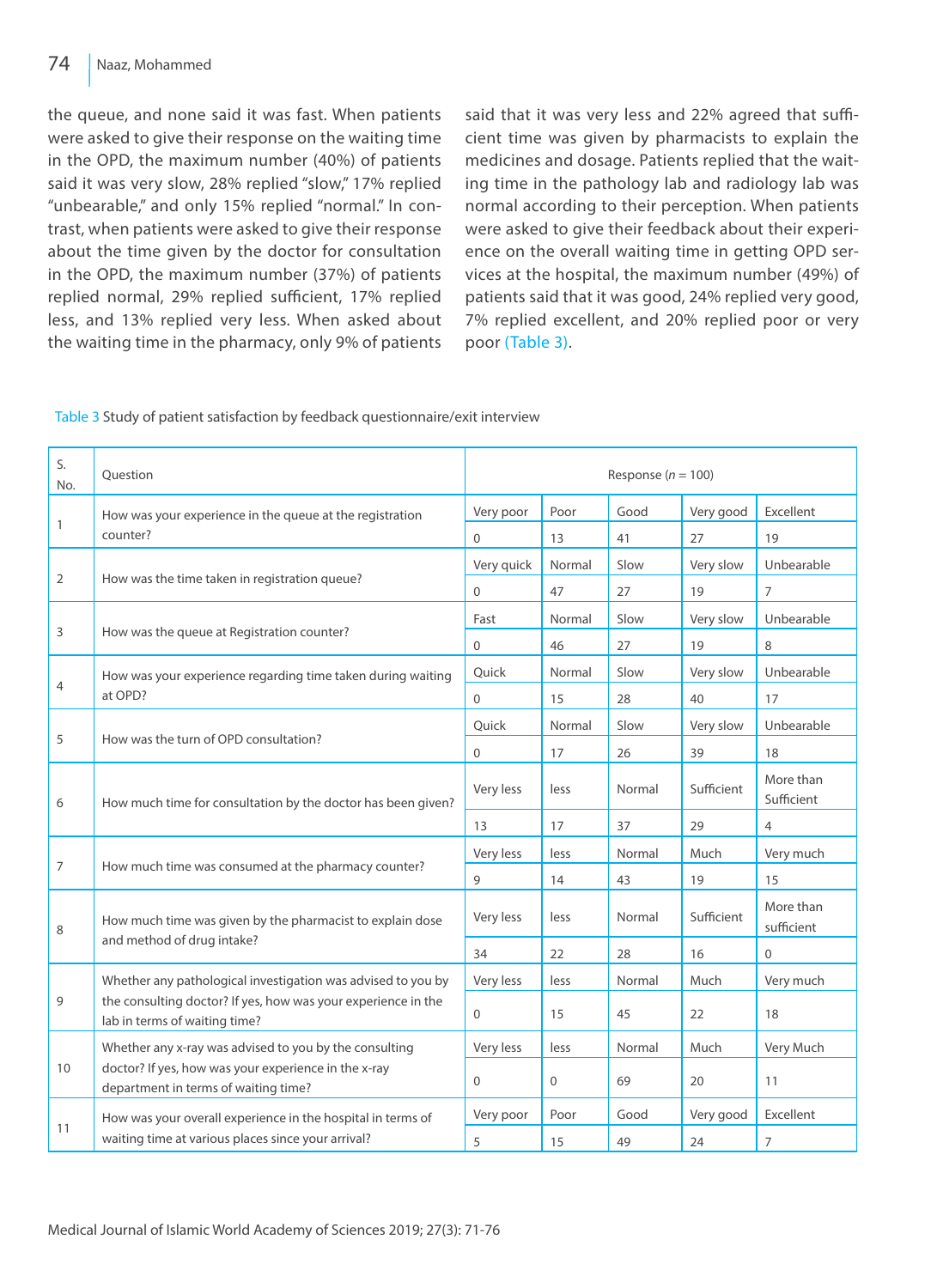#### **Discussion**

The health status of Indian people and the factors affecting the status and health-care services in India are fast becoming issues of great concern in the changing national and international social and economic scenarios. The public health-care system that currently exists in rural India, where 68.84% of the population lives, is largely dysfunctional (Census report, 2011). As a result, more policies and programs are being initiated by the Government of India, where AY-USH services are being used to provide health needs to the population. Therefore, it becomes essential to study their organization and management so that lacunae in the implementation process can be removed. In the aforementioned context, this study was undertaken to generate information that would improve the efficiency of operations and quality of service delivery at the AYUSH hospitals.

In this study, a majority of the patients attending the OPDs were in the age group of 31–40 years (35%); 58% accounted for patients in the age group of 21–40 years. The number of male patients was higher (56%) than that of female patients (44%). The findings of this study were consistent with those of the study conducted by Shukla et al. in Madhya Pradesh, which showed that 59% of the patients were male, 41% were female, and the majority of patients belonged to the age group of 16-–40 years (49%) [6]. In the present study, 34% of patients had a primary level of education and only 13% of patients were graduates and above. These results were comparable to the study conducted by Patel *et al.* in Gujrat [49]. In the present study conducted at the AYUSH Hospital, most of the attending patients were laborers, with most having an average monthly income between 10,001 and 20,000 INR. From the aforementioned findings, it was inferred that the AYUSH health services were most utilized by the lower class of the society; the reason might be the free health services available at the large 200-bedded hospital.

From the present study, it was inferred that Ayurveda was the preferred system of medicine among all the AYUSH systems, followed by Unani, homeopathy, and Siddha medicines. The findings of the present study were comparable with the results of the study conducted by Anandaraj et al. at the District AY-USH Hospital in Karnataka [7].

• In the present study, the mean waiting time at the registration counter was found to be around 10 min, whereas it was approximately 1 h at the OPD waiting lounge. The mean time given by the doctors to each patient was calculated to be only 3 min. The mean time at the pharmacy counter was about 13 min. The present study revealed that, on average, a patient spent nearly 2 h for getting OPD services from his/her arrival in the hospital to exit from the OPD. Data for comparison are lacking because very few similar studies have been conducted. However, the data generated were consistent with the results of the study conducted by Javed at the state-level Ayurvedic hospital in Delhi [8].

The present study attempted to assess the level of satisfaction of the patients with regards to AYUSH OPD services in particular and AYUSH health services in general provided at the state-level AYUSH Hospital in Delhi. The results of the study indicated that most of the respondents interviewed were satisfied with the services they received. Data for comparison are lacking because a very few similar studies have been conducted. Measuring patient satisfaction has many purposes. Such interviews help to evaluate healthcare services from the patient's point of view, facilitate the identification of problematic areas, and help generate ideas toward resolving these problems. Despite a good level of patient satisfaction, a small, but by no means, insignificant proportion of patients expressed the least satisfaction toward certain OPD services. This dissatisfaction indicated that hospital administration needed to do more in \*\*\*the drive toward improving services.

In view of the aforementioned discussion, the study suggested the following ways to decrease patient dissatisfaction:

- The hospital may improve on the signage system. More defined and user-friendly signages should be used with pictorial description for guiding illiterate patients. This will help in reducing the congestion in the corridors.
- The hospital can have the facility to increase the registration counters during the busy hours.
- A proper fixed time slot should be established for visiting medical representatives.